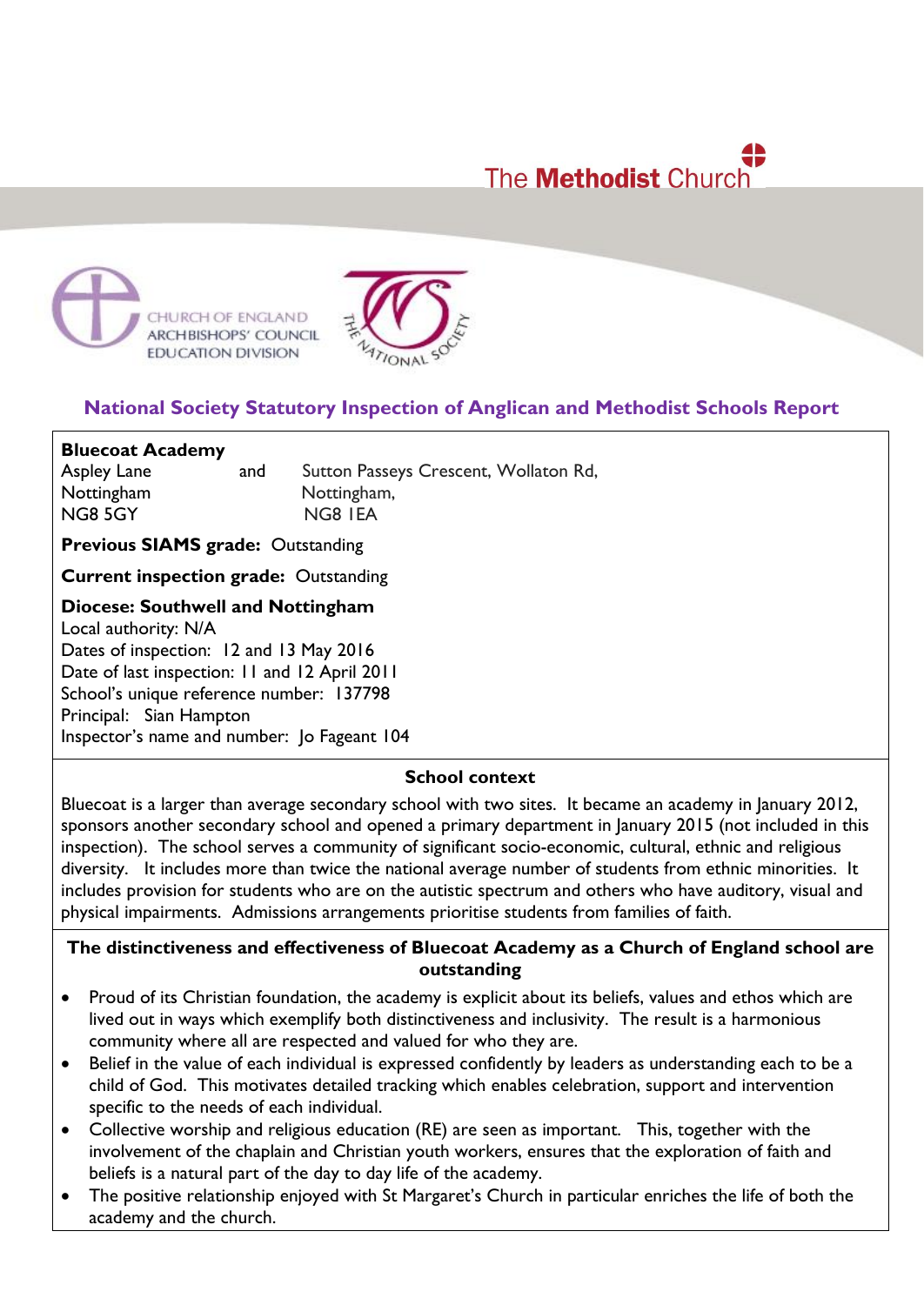A Christian commitment to high quality educational opportunities for all motivates generous and mutually beneficial relationships with other schools and institutions.

#### **Areas to improve**

Ensure, as the academy grows, that there is coherence of vision and provision through the primary and secondary phases so that**:**

- pupils moving from the primary phase can make a discernible difference to the Christian ethos and vision in Year 7;
- the learning potential for all students and professional development of all staff are maximised.

# **The school, through its distinctive Christian character, is outstanding at meeting the needs of all learners**

The academy's mission statement *believe in yourself, in others, in God* is widely understood to be based on a verse from Luke's Gospel. It sets out clearly the academy's commitment to the importance and value of every individual, emphasising the development of self-worth, care of others and the nurture of faith. The direct result is a harmonious community where behaviour and relationships are excellent and everyone is respected. The focus on each individual as a child of God leads to forensically detailed monitoring and record keeping to enable a thorough understanding of each student's academic and wellbeing needs. The information available through the tracking system, together with staffing arrangements, which include nonteaching heads of year and Christian youth workers, enables the early identification of problems. Rare incidents of bullying and insulting language are quickly dealt with. Appropriate support tailored to the needs of each student, and in some cases their families, underpins the excellent records of progress, attainment and attendance that are achieved. The impact of the mission statement is seen in the way fixed term exclusions are almost all managed internally and in partnership with other schools because in the words of the chair of governors, 'some students are too vulnerable to be excluded.' The sophisticated tracking system developed by staff who lead on safeguarding issues also ensures the highest level of care for vulnerable students. Parents attest to the care their children receive. Demonstrating its Christian care for all, the academy accepts students with significant and diverse special needs offering expert support through staff who are passionate about their work. This is transformational not only for the students but also, in some cases, for their families who are highly appreciative of the care provided. Other students benefit from the experience of living and working alongside these young people. Central to the academy's commitment to helping students believe in themselves is the provision of an appropriate curriculum enriched by a wide range of lunchtime, Thursday afternoon and after-school activities. Alongside these, students are working towards a Bluecoat diploma through the PiXL Edge programme which focuses on all round development through initiative taking and personal responsibility. The academy is also developing ways in which students can take leadership responsibilities. At the Wollaton Park site students are leading on five key areas including literacy, sport and charity and at Aspley Lane there is a group of worship leaders. Those involved are very enthusiastic about the contributions they can make. Faith is an important aspect of day to day life within the academy. Survey information shows students value the inclusive ethos which enables them to speak openly about faith and belief and share their questions with one another. Religious education contributes to this ethos by developing students' natural curiosity about the similarities and differences between people. An early RE unit in Year 7 about 'life in a church school' sets the tone and lessons also prepare students for their engagement in Eucharist services. As a consequence, students' understanding of and respect for diversity within Christianity and between faiths is exemplary. Provision for spiritual, moral, social and cultural (SMSC) development is intrinsic to the inclusive Christian character of the academy and undoubtedly one of its strengths.

**The impact of collective worship on the school community is outstanding** Collective worship is central to the life of the academy. The different contexts in which it takes place provide a rich variety of leadership, style and venue. It is, however, consistently and explicitly Christian, always including biblical teaching and prayer. Christians and non-Christians alike report that themes are always relevant and thought-provoking for everyone thereby enriching their SMSC development. They inspire deep reflection and active response evidenced in the significant social and charitable action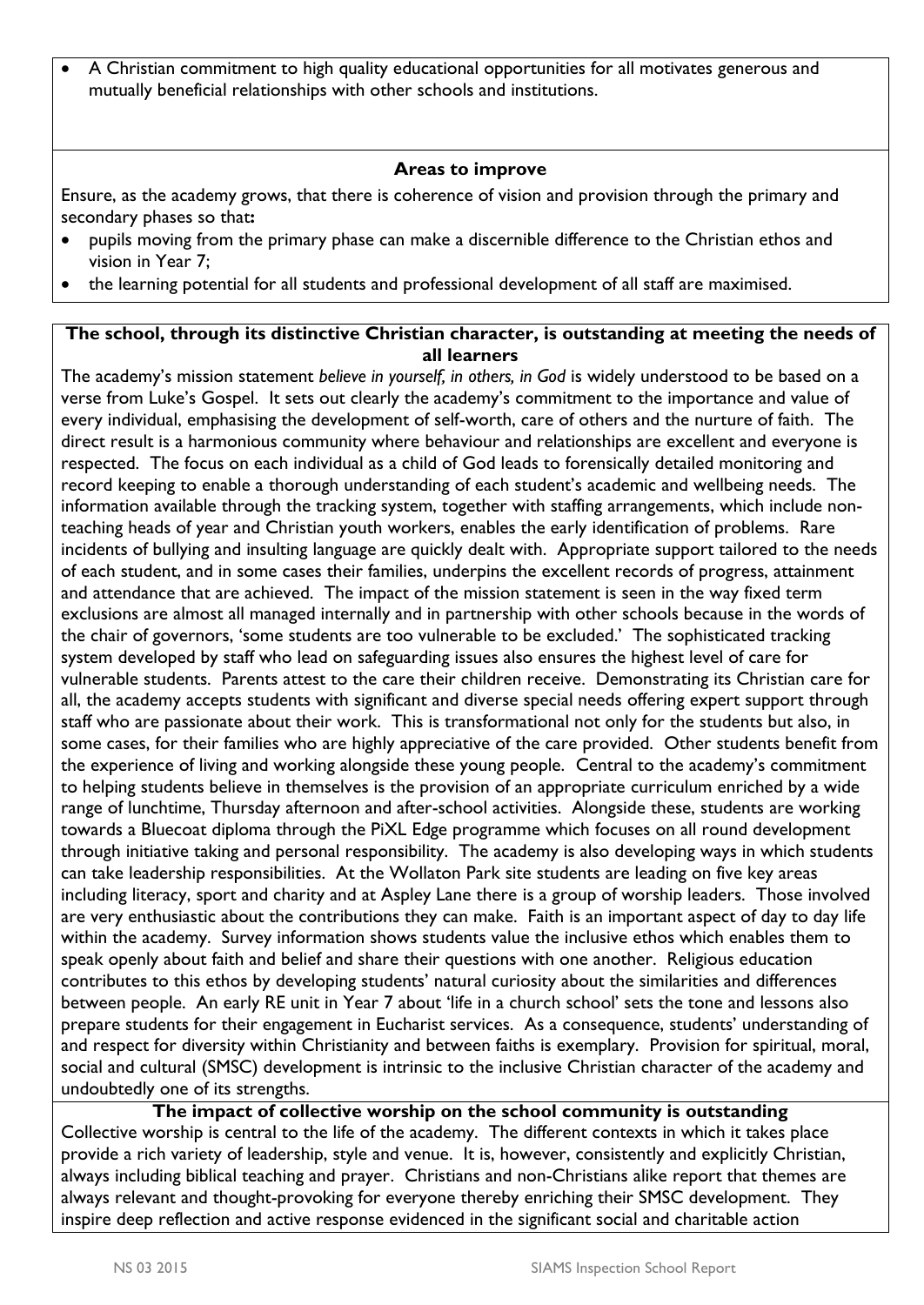undertaken by members of the academy. Worship led by Christian youth workers is particularly highly appreciated. Students enjoy worship in the church for festival and other special occasions and on a weekly basis by the sixth form. For some students on the Aspley Lane site in particular this develops a sense of relationship with St Margaret's **C**hurch. Many staff appreciate the opportunities throughout each year for Eucharistic worship. It is also provided for all year groups each term and is expertly made accessible by the chaplain and volunteers from the Church acting as Bluecoat pastors. Active participation varies from group to group but students understand this to be an important element in the Christian identity of the academy. Through these worship experiences students from all backgrounds have a good understanding of the importance for Christians of Jesus. They also speak knowledgably about the distinctively Christian understanding of God as Father, Son and Holy Spirit. Prayer is an important part of academy life. There are well-used multi-faith prayer rooms on both sites. Students and staff value the opportunity to express and respond to prayer requests: staff meet for prayer once a week on each site. There are increasing opportunities for students to contribute to the planning and leading of worship and the newly established worship leaders group is already enthusiastically active. Staff value the excellent training and resources which support their delivery and facilitation of worship in tutor time settings. These worship times are monitored and the views of staff and students gathered anecdotally and on a selective basis. The information collected indicates positive responses but is focused more on people's response to what is provided than on personal and community impact.

## **The effectiveness of the religious education is outstanding**

Teaching in RE is consistently at least good and often outstanding. Teachers work well as a team. They are passionate about the subject and their high levels of expertise are recognised and appreciated by students. Nevertheless, they are keen to continue to improve their skills and they access training opportunities which ensure they are well informed about developments locally and nationally. The result is a carefully considered curriculum focused on essential concepts, the nature of the academy community and a realistic understanding of time available. Two teachers undertook the marking of GCSE papers for an examination board so they could be sure they were preparing their students as well as possible for their examinations. Teachers make excellent use of data and their personal understanding about students to prepare engaging and appropriately accessible lessons and resources. They emphasise the development of reading and literacy skills in line with the current academy initiative. As a consequence of teachers' excellent planning, students are able to develop and apply skills such as those of enquiry, analysis, interpretation and reflection. They are also able to demonstrate very good understanding of Christianity and the other faiths they study. Students make expected progress, many making better than expected progress, and attain examination results which are higher than those generally achieved nationally. Religious studies is also a popular and successful subject at AS/A level where attention to their needs and interests has enabled students to make a choice from two courses offered. The department exemplifies the academy's mission statement, organising lessons so that students have opportunities to learn from one another. Students value the way the subject helps them to understand religion and beliefs in real life contexts rather than being solely focused on examination success.

# **The effectiveness of the leadership and management of the school as a church school is outstanding**

The biblically inspired mission statement sets out the Christian vision of the academy's leaders. This is explicitly, consistently and confidently articulated so that everyone is aware of the expectations that arise from it. Leaders are highly respected for the ways in which they ensure the vision is lived out in practice. Their belief that every individual is valued as a child of God motivates detailed tracking and analysis of data. This supports excellent and highly valued two-way communication with parents. It also helps the academy understand what initiatives are likely to have the greatest impact. This has led to the introduction of the 'building better learners' strategy focused this year on raising the reading ages of all students. Leaders have invested in training for staff and analysis shows reading ages are improving. Leaders ensure the provision of a rich and appropriate curriculum which enables students' SMSC development. They emphasise the importance of RE and collective worship and invest in both areas to develop and sustain high quality provision meeting statutory requirements. In response to the Christian idea that everyone is loved by God, the academy welcomes a higher than average number of students with significant and specific learning difficulties. They are well supported by staff whose expertise and dedication help to transform lives. A commitment to the wellbeing and achievement of all individuals is also applied to staff through targeted training which helps them improve their skills including leadership skills. This has enabled one member of